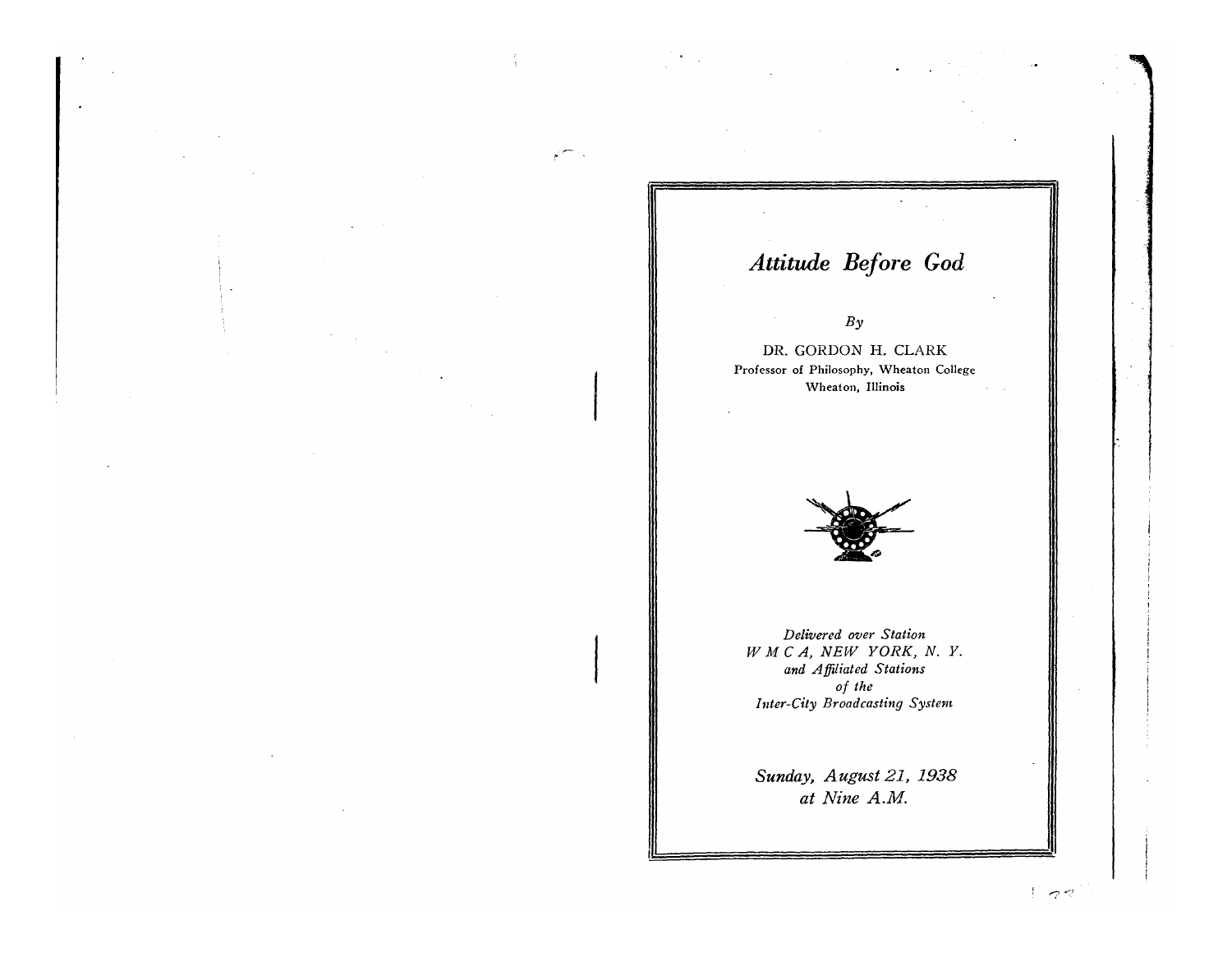## *Attitude Before God*

 $Bv$ DR. GoRDON H. CLARK

#### STATION WMCA, NEW YORK AUGUST 21, 1938

 $\vert$ I i I I

\Vhen consideration turns to the attitude which a man should take in the presence of God, the Christian need not be told that carelessness and indifference are incorrect. Unfortunately, multitudes give little thought to God; they neither glorify Him as God nor give thanks; and since they are without excuse their condemnation is just.

I

On the other hand, though God and man's attitude toward Him are nothing to the unthinking crowds which pass by, there are serious people, too few in number, who, instead of needing to be persuaded that such a view is folly, would welcome, in their genuine concern to please God, even a mediocre treatment of the subject. Now while these people are in no danger of ignoring God, it may yet happen that some of them are in slight danger of tending toward the opposite extreme of bold presumption. This does not mean that they consciously intend to impose on God; on the contrary they may be sincerely seeking to please God and at the same time fail because they take Him too much for granted.

If one suspect that one is failing, or if one wish to engage in self-examination as a periodic precaution, no better method could be employed than the consideration of conspicuous Scriptural examples.

Undoubtedly the clearest early example is to be found in Abraham. In the fifteenth chapter of Genesis there is the description of a remarkable meeting of God and Abraham. Abraham had asked God for a sign by which he should know that God would fulfil His promise. That sign involved a vision in which Abraham saw God as nearly as any man can see God. What, then, was the instinctive reaction of Abraham? What effect did that vision have upon him? Was it the ordinary effect that good news has on most people? Did he shout? Was he vociferous? Or was the reaction more subdued? The text makes it perfectly clear: "... and, lo, an horror of great darkness fell upon him."

The thoughtful worshipper may demur at taking the experience of Abraham as normative for his own. For, in the first place, it was a yision and visions are not in order today. Even if they

Copies of This Address May Be Had by Writing to THE NATIONAL RADIO AND MISSIONARY FELLOWSHIP, INC.

120 Wall Street, New York, N. Y.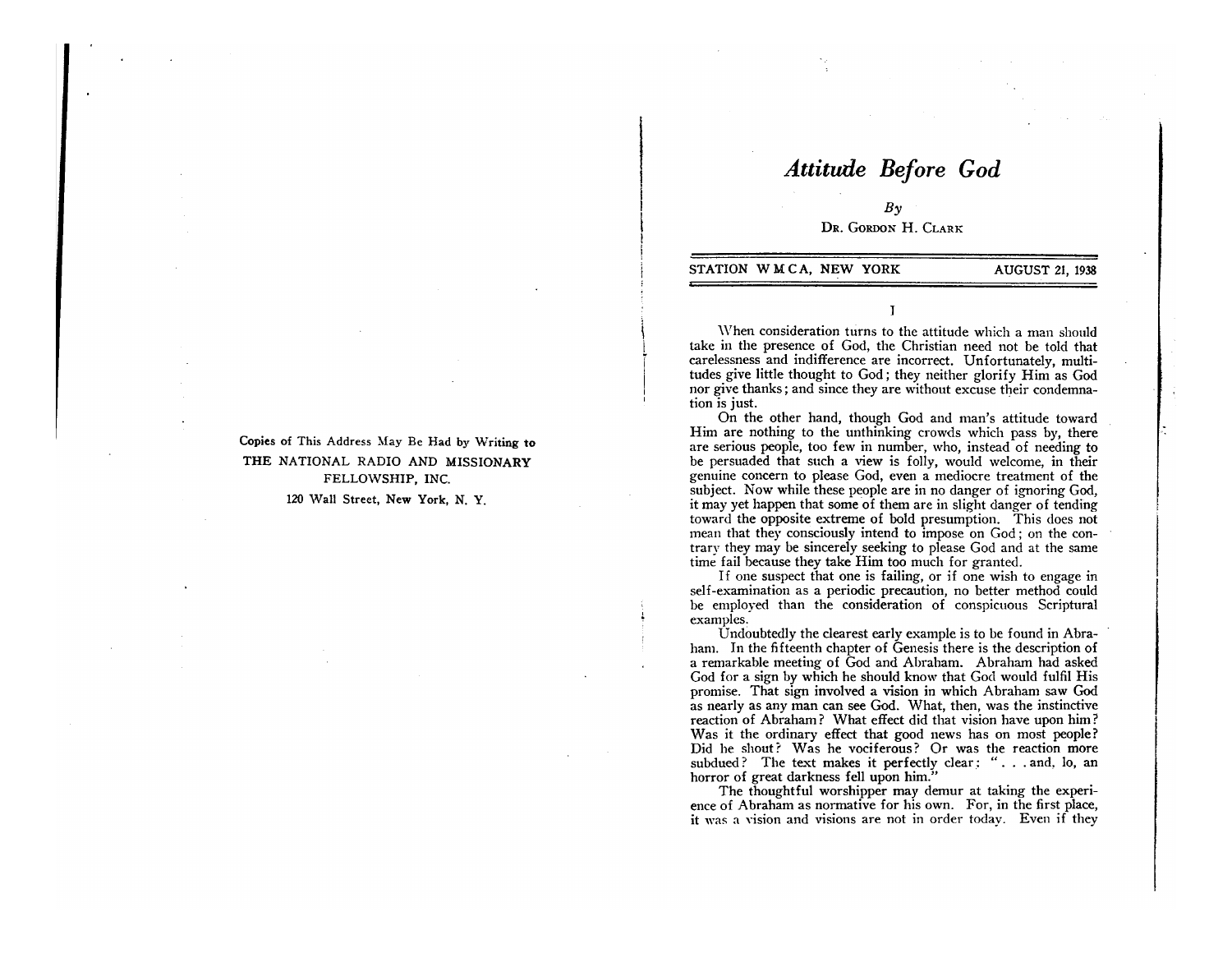were, it is not obvious that visions are safe guides for states of ordinary consciousness. Second, it was a sign which Abraham may have needed but which has no immediate application to common folk. And third, the revelation or presence of God was so definite and intimate that no one today could reasonably expect its duplication.

Now, although the first two of these three reasons are true enough in themselves, the third rather indicates, not so much *why*  as *how* we may apply the experience of Abraham to ourselves. Even though we do not expect such a definite revelation in this life, the account in Genesis shows how a man actually behaves when face to face with God. If the manner of others is more carefree, perhaps the reason is that they do not know God as Abraham knew Him; if others really knew God, they might conclude that Abraham's horror was justified. Therefore, we may ask ourselves the question, if God when so personally revealed elicits such a response, what should our present attitude be toward such a God? For He is the same unchanging God.

.. ,

However, not to run the risk of misunderstanding a single illustration, one may turn to Exodus 3 :6. Here Moses was confronted by the living God; what was his attitude? The text reads: "... And Moses hid his face; for he was afraid to look upon God." The account of Gideon in Judges 6 :22 is entirely similar.

Or, one may quickly turn the pages of the Bible and come to Isaiah 6 :5. When Isaiah was brought into the presence of God, what did he consider the proper attitude to be? Did he rejoice and sing? Did he take it as a good fortune though somewhat as a matter of course? Did he feel at home? No, the text does not indicate that our common attitudes in our every-day life are appropriate, but rather the verse reads: "Woe is me, for I am undone; because I am a man of unclean lips, and I dwell in the midst of a people of unclean lips : for mine eyes have seen the King, Jehovah of hosts."

#### II

Now it is easily imagined that someone, particularly if he have leanings toward liberal theology, will argue that these illustrations have all been taken from the Old Testament, and that therefore they do not apply to the present generation. Jesus has come since that time and has taught that God is our Father, that we should have confidence before Him, and that we should no longer look on Him as an oriental despot after the manner of ·the Old Testament.

This type of argument is such a confusion of truth, error, and invalid inference that it cannot be disposed of in one breath. The examples so far adduced do not indicate that the men of the Old

Testament lacked confidence in God. In fact Abraham is the outstanding example of faith; and it is also recorded that God spoke to Moses face to face as a man speaketh unto his friend. (Exodus  $33:11.$ ) And those who go so far as to use without modification the figure of an oriental despot are usually guilty of at least a semi-conscious misinterpretation. Of course, Jesus taught that God is our Father, and undoubtedly His teaching goes beyond that of the Old Testament; but it "goes beyond" in the sense of explanation. For the New Testament, as many passages indicate (Romans 1 :17, 3 :21, 4;6, GaL 3 :8) does not abrogate but rather completes the Old. It brings to light what was previously obscure, so that the Lord rightly says to us, "0 slow of heart to believe all that the prophets have spoken . . ."

The Christian who wishes to have an accurate understanding of the Bible must avoid two extremes. The first extreme deepens the colors of the Old Testament and fades out the colors of the New. It overestimates the severe aspects of the Old by forgetting what is said of loving-kindness and tender mercies, while at the same time it is voluble on the beauty of Jesus and silent on what He said about a generation of vipers, outer darkness, and gnashing of teeth. This lack of balance which is characteristic of the liberal theology finally results in a rejection of the Scriptures as the very Word of God and in a conception of God as love to such an extent as to deny Him sufficient righteousness to punish sin.

The other extreme to be avoided is less dangerous in that it is less attractive, for no one would wish to underestimate the clearer revelation of God as Father which we have in the New Testament. For we have not received the spirit of bondage again unto fear but the spirit of adoption whereby we cry, Abba, Father. To use an illustration from human affairs, there comes to mind two boys or young men, who in addressing their fathers always made frequent use of the word, Sir. With them it was always, Yes, Sir; No, Sir; I beg your pardon, Sir. Perhaps one who is accustomed to more tender language is not capable of passing judgment on such usage; but at first sight it might seem that respect had passed over mto timid servility. The other extreme, however, in which a boy addresses his father as the old man, is obviously worse. So then, the Christian must choose his course between these two, maintaining a proper reverence without a spirit of bondage to fear.

#### III

To discover by way of concrete illustration how the New Testament confirms rather than abrogates the Old, onc may consider the disciples' relation to Jesus. At first it would seem that the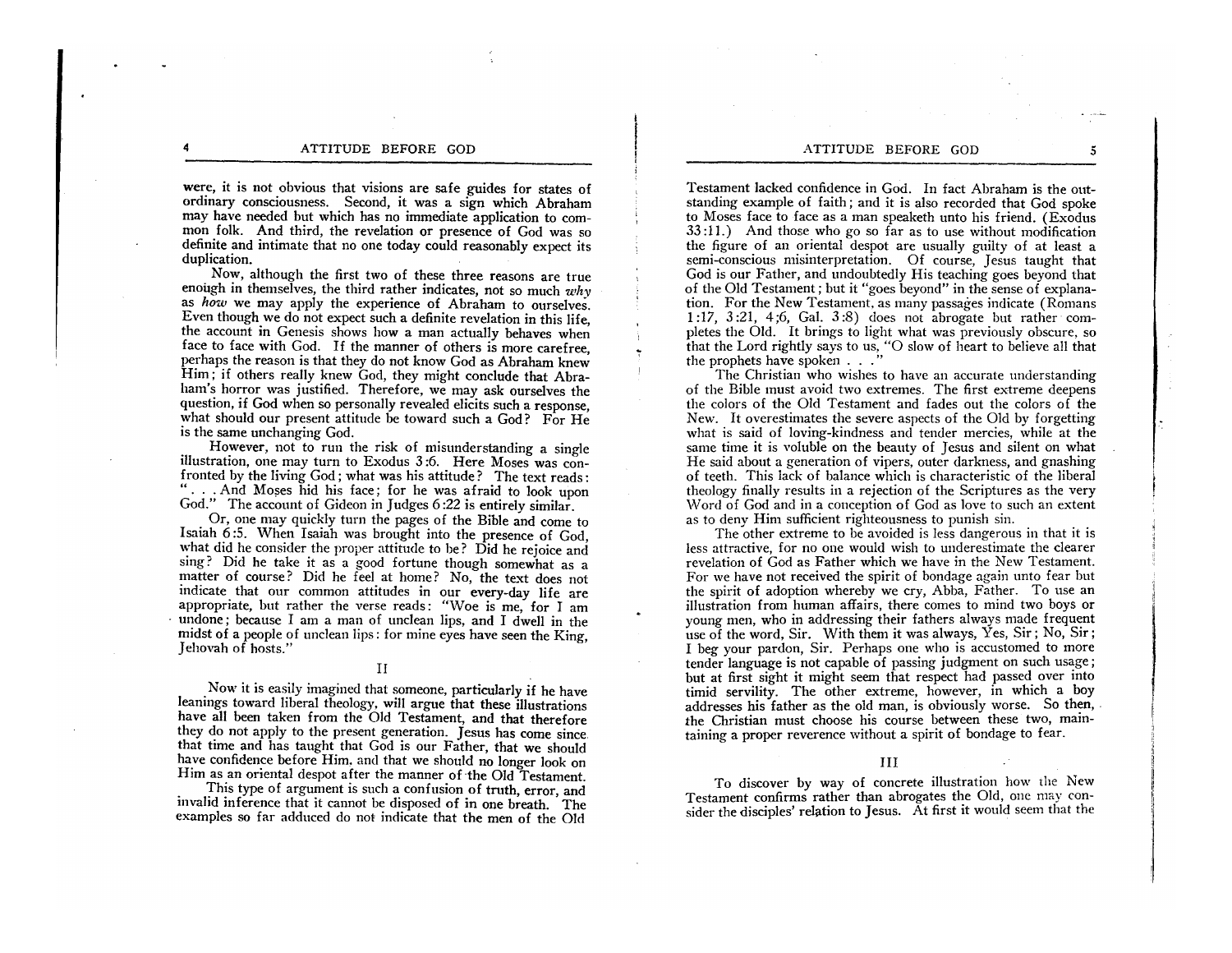fear of God had here disappeared into human familiarity. But we must remember that during the earthly life of our Lord His divine nature was veiled by His human nature. His glory and deity did not clearly shine forth. On one occasion, however, there was a difference. After Jesus had brought Peter, James and John up into a mountain He was transfigured before them. Even so, Peter managed to sputter some well-intentioned but utterly inappropriate sentences. But while he yet spake, God spoke from heaven, and the Scriptures record that the disciples were *sore* afraid. They had heard the voice of God.

Then, after the earthly ministry had been accomplished, one notes in the first chapters of the Acts the joy and freedom characteristic of the early Christians, and one is tempted to see in this a modification of the fearful attitude of the Old Testament. At the same time, the Holy Spirit, Who gives the joy, is not to be trifled with. His joy is not a careless thoughtlessness nor a superficial emotion. The fear of the Lord forms its background. This fear need not be exactly the same kind of fear which Paul had in mind when he spoke of the spirit of bondage to fear. Paul was thinking of the fear of the extreme penalty of sin; but the fear of the Lord is something quite different. It is possible that the early Christians in the first glow of their new zeal momentarily forgot the lessons of the ancient Scriptures; but God ended their forgetfulness by a serious example. Ananias and Saphira conspired to lie to the Holy Ghost and they were on that account stricken dead. Then the Apostle records that *great fear* came upon all that heard it. Fear rather than hilarity is the proper attitude when a man comes face to face with God.

But how may we tell whether we have the proper attitude; how may we know to avoid both a cheap familiarity and a state of abjection which argues lack of confidence in God? At first it may be a disappointment to find that the Scriptures spend very little time describing subjective feelings. Frequently, as in Exodus 33 and 34, the account is reserved and objective. But if the Scriptures give no psychological analysis, how may we judge ourselves? Fortunately there is, as it would seem, a very sure method, available to all who ask the question seriously. It is to. be observed that Abraham, Moses, Isaiah and the Christians in Acts did not study, fret, or figure how to attain to the proper attitude. The response to God was instinctive, instantaneous, unpremeditated: It was not the result of introspection; it was the result of seeing God.

From this it may be inferred that if we wish to have a proper attitude before God, we should cease to study attitudes and, instead, seek and study God. There is a certain gentleman, who, along with

#### ATTITUDE BEFORE GOD 7

many estimable qualities, is constantly feeling his pulse and inquiring into the state of his stomach and other organs. He is a constant visitor of three or four doctors and regularly takes as many prescribed medicines. To be sure the state of his health requires a physician, but his constant attention to the least fluctuations of his heart is not doing him any good, and it is a marvel how his stomach can put up with so many drugs. Similarly, the state of spiritual hypochondria is not desirable. Sickness may require examination; and occasional spiritual check-ups are good; but as a regular thing the direction of attention should be healthy and objective. Subjectivity breeds morbidity. And the Scriptural examples cited substantiate this view.

IV

I t

|<br>|  $\mathbf{I}$ 

The next question naturally suggests itself after the first. If our attention should be directed to God rather than to ourselves, how may we know that we are coming into contact with God and are not deceiving ourselves with vain imaginations? The answer is as easy as the question is natural, though first, the answer may be given negatively, using for concreteness and contrast an illustration from the Old Testament. The thirteenth chapter of First Chronicles shows that mere good intentions are insufficient to bring us into a blessed contact with God. The chapter gives the account of David's first attempt to bring back to its proper place in Israel the ark of the covenant which the Philistines had previously captured. All the people were sincere in wanting to have again this symbol of God's presence in their midst. The first part of the chapter gives a joyous picture of a multitude desiring to please God. Their intentions were very good. But their joy was turned to sorrow, fear and dismay, when God showed His displeasure at their attempt. While their intentions were good, they had failed to ascertain how God wished to be worshipped. They thought that good intentions were a substitute for knowledge. So long as they meant well, so long as their feelings were acceptable to themselves, it made little difference what God had objectively commanded.

The situation has frequent parallels today. In the first place the religious liberal thinks he can come to God in his own way, and can dispense with the blood of Jesus Christ, 'Vho is the only way to the Father. His intentions may be of the best, but they merit only God's displeasure. In the second place, those who have trusted in Christ, those who are truly regenerated by the Holy Ghost, also on occasion disregard God's commands, and seek to please Him in their own ways. The result can only be that instead of drawing nearer to God, they deafen themselves to His voice.